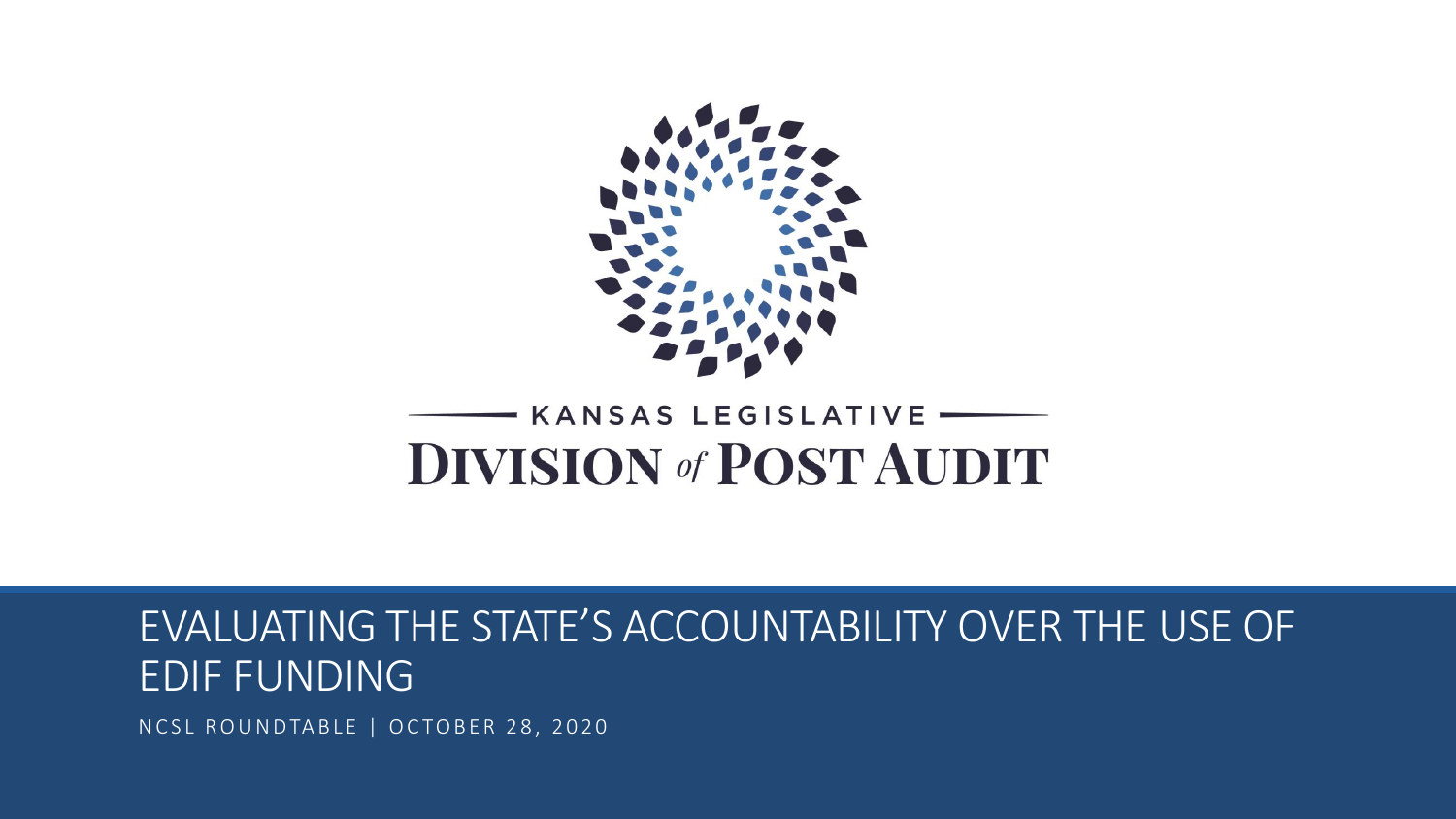#### A little bit about Kansas LPA…

- •About 20 performance auditors
- •Report to a 10-member legislative committee
- •Any legislator or legislative committee can request an audit, but our oversight committee ultimately decides which audits we will conduct
- •Our staff work with legislators to develop scope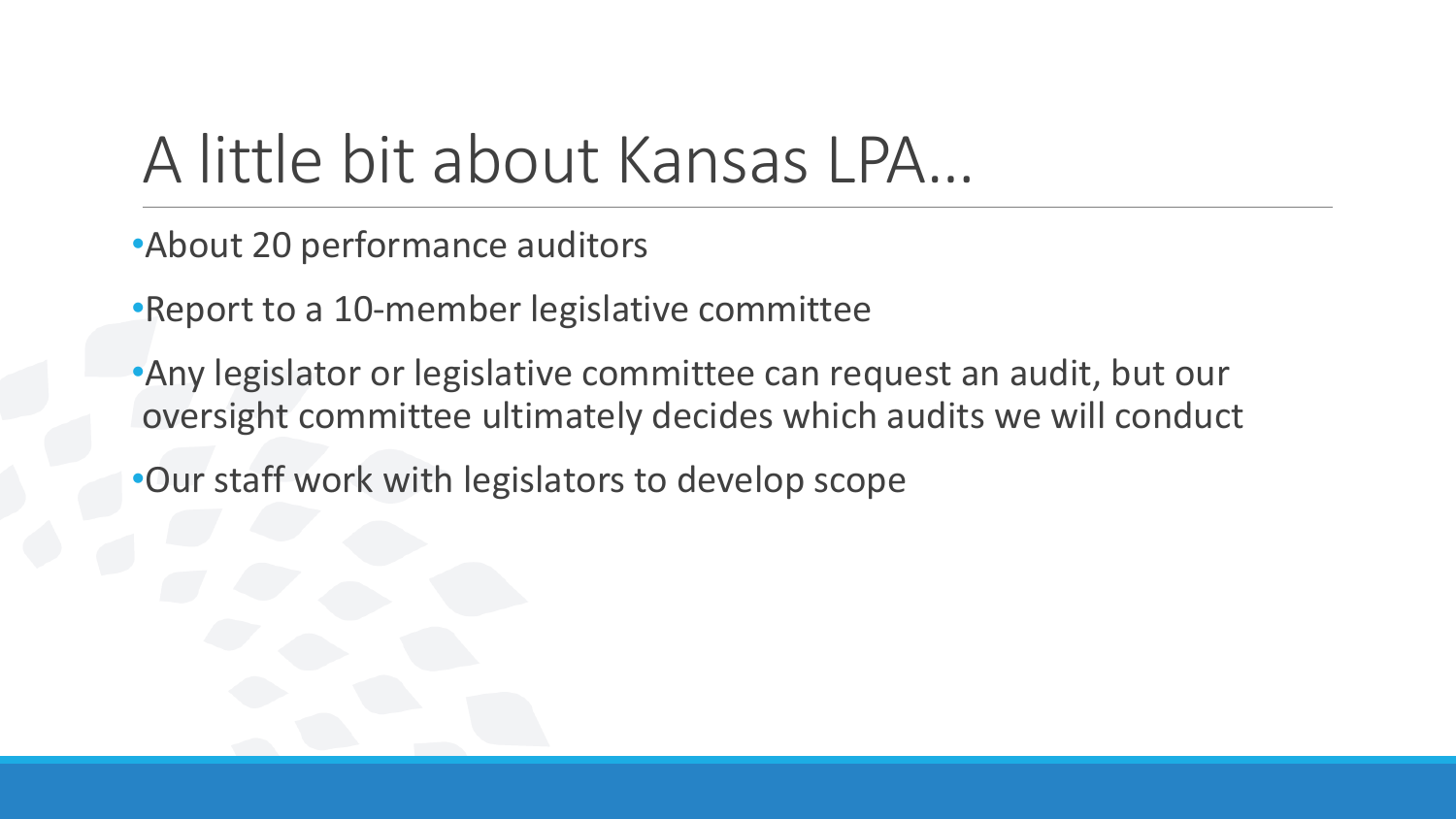### And more about the EDIF audit request

- •Bipartisan request from two legislators (also members of our oversight committee)
- •Concerned about oversight and accountability of the state's Economic Development Initiatives Fund (or EDIF)
- •Asked us to answer two questions:
	- **1. Does the state's process to administer EDIF follow best practices?**
	- 2. Are the programs that receive EDIF funding consistent with the intended use of the fund?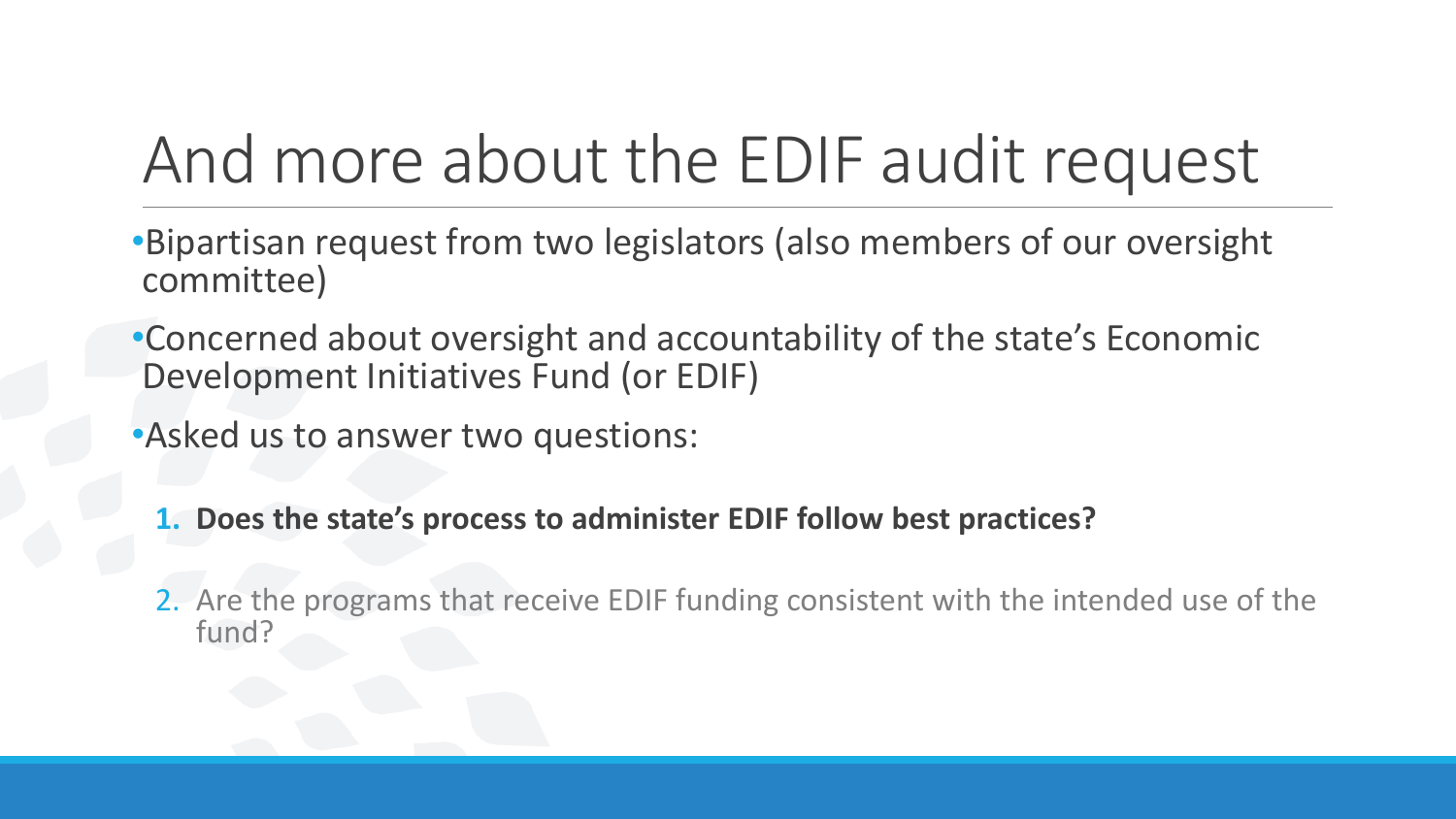## Background

•Kansas Legislature created EDIF in 1986

•Part of the state's annual lottery and gaming revenues fund EDIF

•State law requires EDIF be used for economic development—required to go to one of three accounts:

- 1. innovative Kansas companies or products
- 2. research and development
- 3. community infrastructure development

•The Legislature distributes EDIF funds through annual budget request process

- Agencies request EDIF funds
- The Legislature appropriates EDIF funds to specific agencies and programs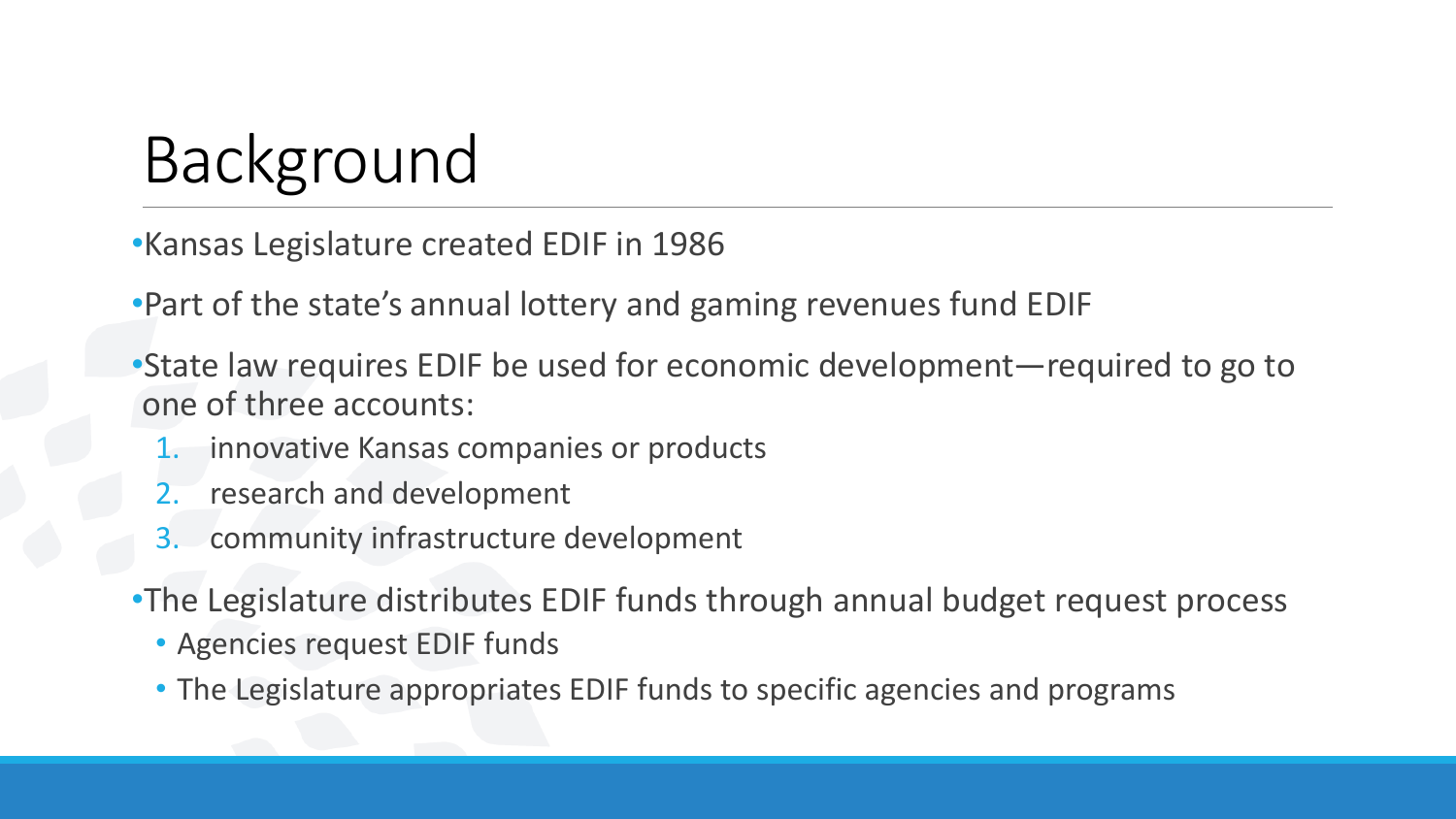# Program administration findings

- •Q: Does state follow best practices to administer EDIF funds?
- •**A: No, it doesn't.**
- **1. The state doesn't design and award EDIF funds according to best practices.**
- **2. It doesn't track EDIF recipients' performance or evaluate whether EDIF is effective.**
- **3. The Legislature has not used the three EDIF accounts specified in state law in recent years.**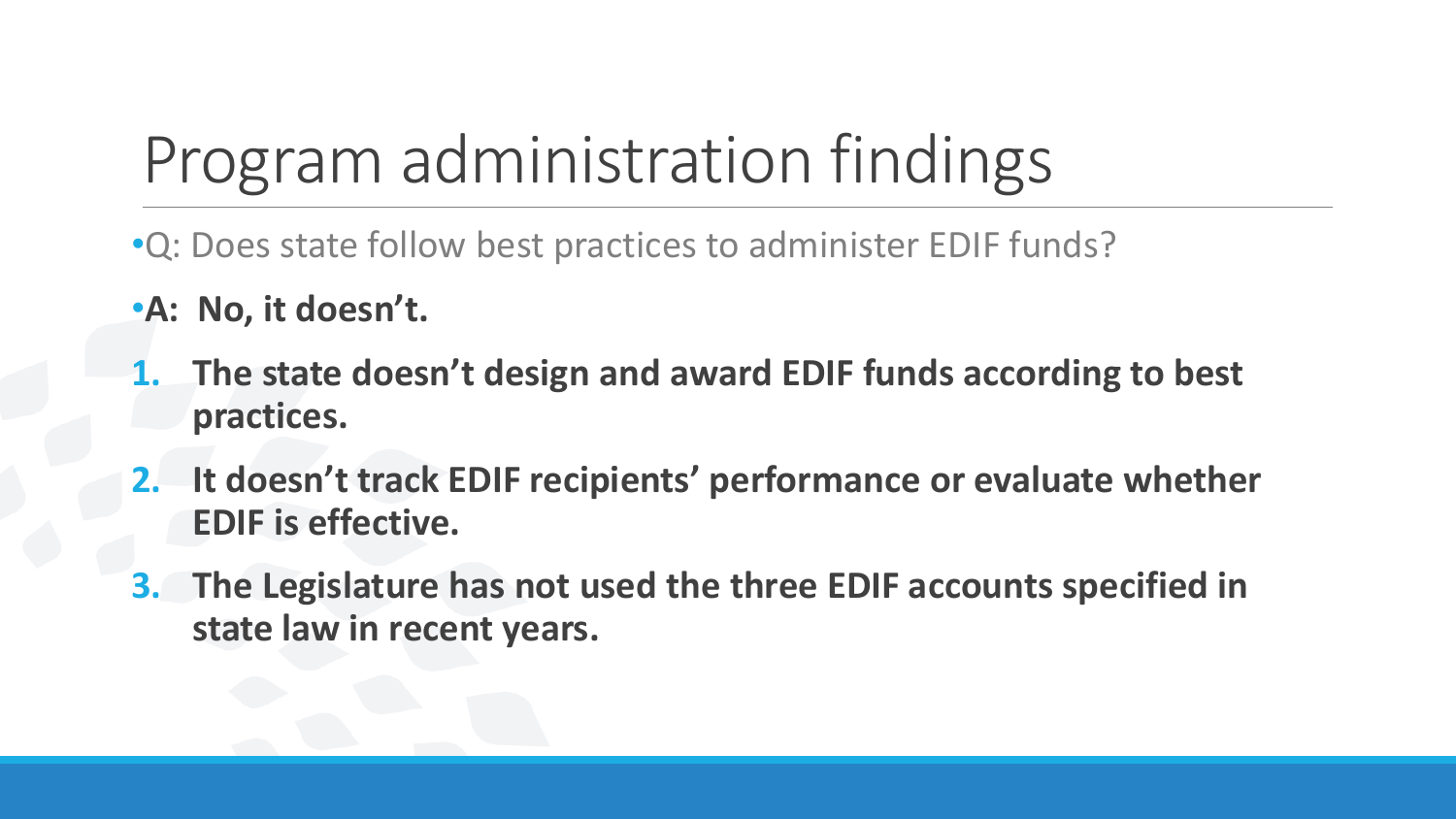# 1. It doesn't design and award funds according to best practices

- •Looked to National State Auditors Association and Government Finance Officers Association for best practices
- •Boiled down to several key practices
	- We split into two categories
	- Not specific to a particular program or agency
	- But provide general practices common to well-administered programs

| Designing & Awarding<br>Funding                      | Economic development programs should have:<br>clear and measurable objectives.<br>policies and procedures that define how the program will run.<br>• policies and procedures for making agreements with recipients.<br>• an application process to pick recipients. The process should say what<br>recipients must do and what may happen if they do not meet |
|------------------------------------------------------|---------------------------------------------------------------------------------------------------------------------------------------------------------------------------------------------------------------------------------------------------------------------------------------------------------------------------------------------------------------|
|                                                      | expectations.                                                                                                                                                                                                                                                                                                                                                 |
| Perform ance Monitoring<br>& Management<br>Reporting | Program management should:<br>• make sure recipients meet expectations and submit required<br>inform ation timely.                                                                                                                                                                                                                                            |
|                                                      | • analyze all parts of a program and report on its status. This includes<br>checking whether recipients follow policies and procedures and collect<br>accurate inform ation.                                                                                                                                                                                  |
|                                                      | • decide and report on whether the program is achieving its goals.<br>• m anagem ent m ay also suggest changing laws or policies to improve                                                                                                                                                                                                                   |
|                                                      | the program.                                                                                                                                                                                                                                                                                                                                                  |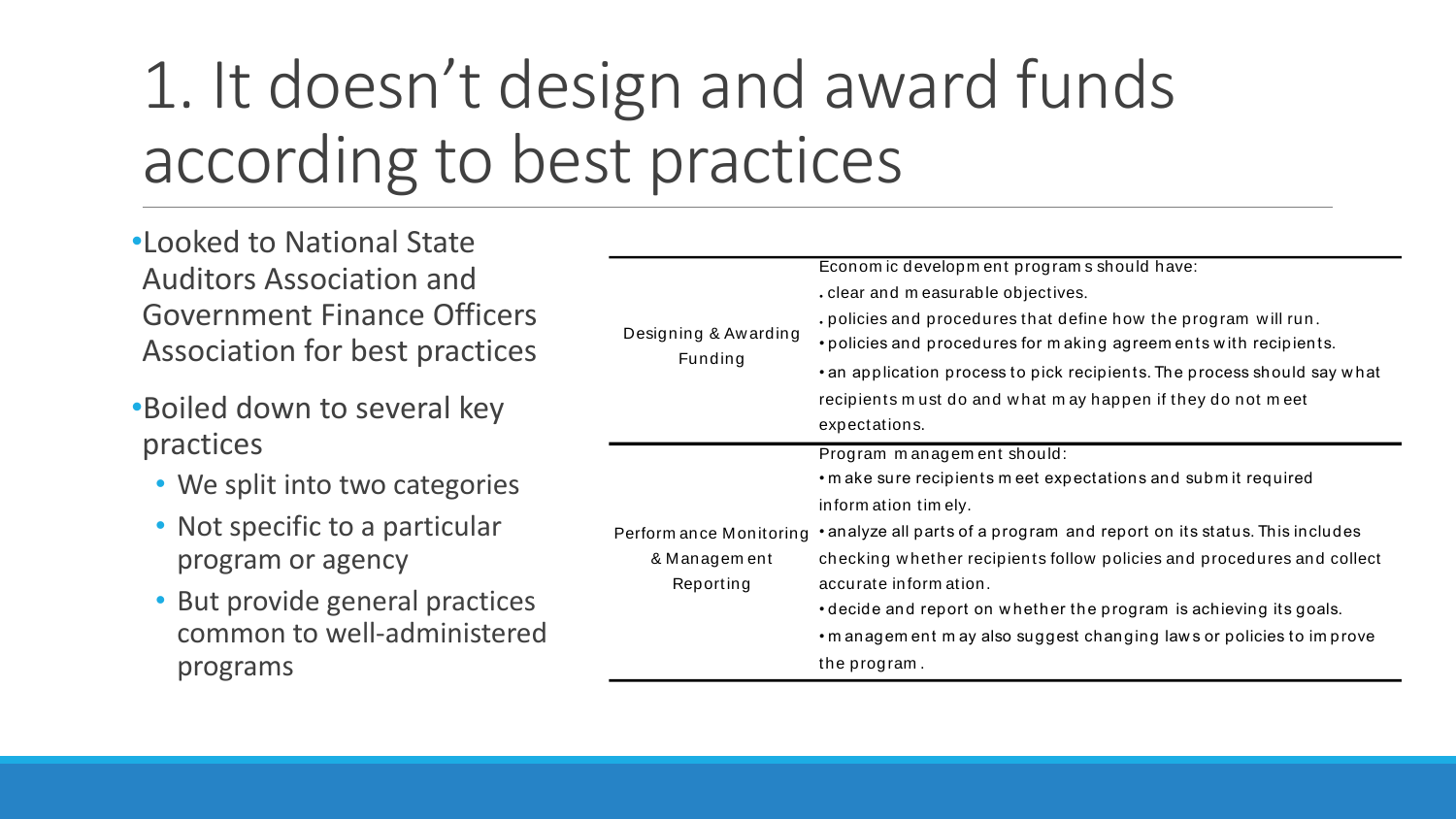## 2. It doesn't track performance or evaluate effectiveness

- •We reviewed state law, talked to several key agencies and determined Kansas didn't do any of them
	- State law lacks criteria for selecting agencies to receive EDIF funds
	- State law doesn't specify how to judge potential recipients
	- Kansas doesn't have a documented economic development plan or set objectives for EDIF spending

-----------------------------------------------------------------------------------------------------------------

- State law doesn't specify who should oversee funds, make sure they're used properly/effectively
- State law doesn't establish monitoring process or process to determine whether EDIF is effective in supporting economic development

•Essentially Kansas distributes EDIF funds like state general funds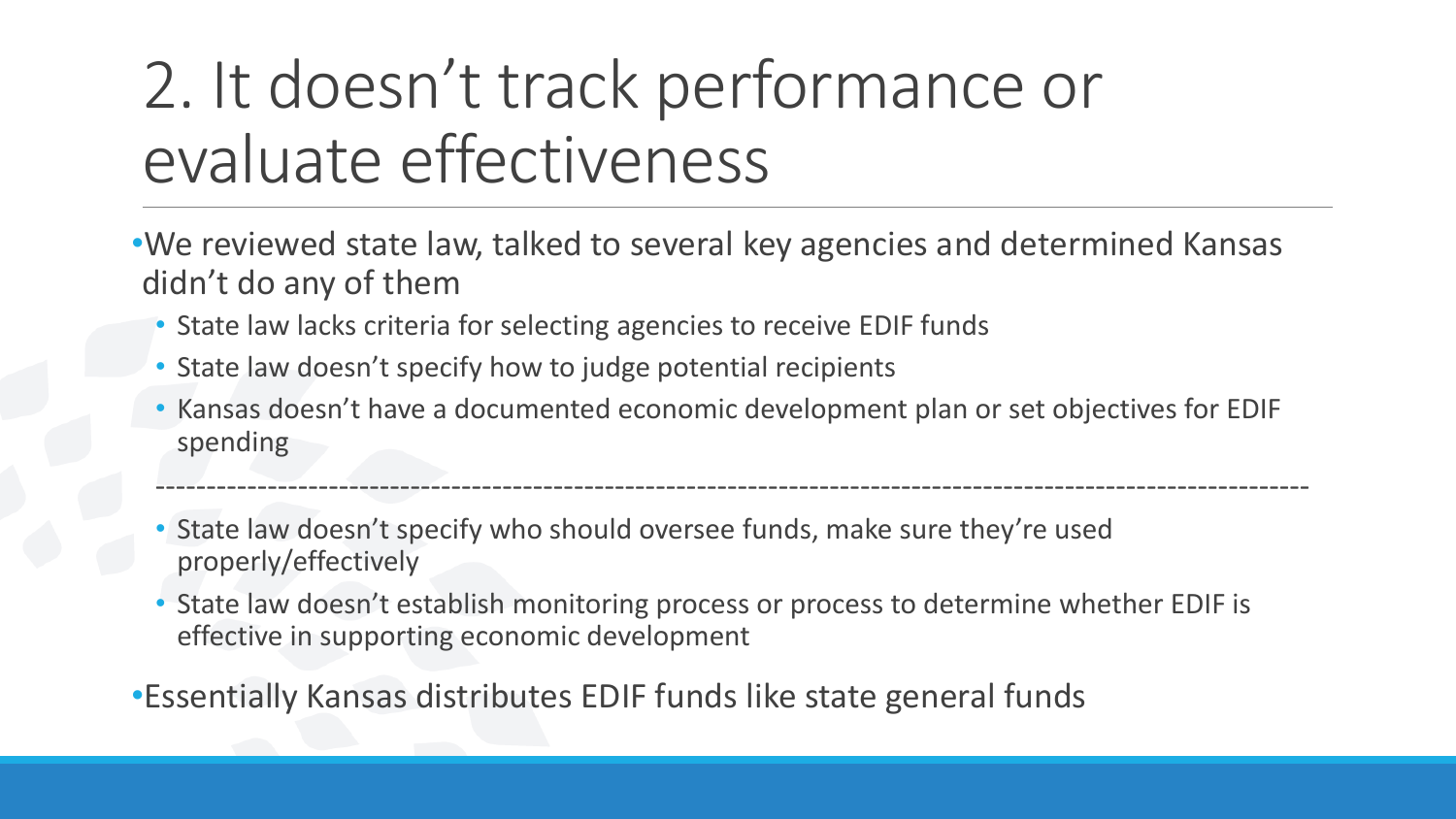### 3. The Legislature hasn't used accounts in state law

- Even though state law says all funding must go into one of three accounts…
- FY 2018 EDIF spending showed:
	- 18% to programs that aligned with one of three accounts in state law
	- 34% was related to eco devo more generally
	- 48% not related to eco devo (transferred to state general fund)
- No mechanism to make sure this happens; up to Legislature to appropriate money to these accounts.
- Legislature hadn't used three accounts for long time; made direct appropriations to individual agency budget instead